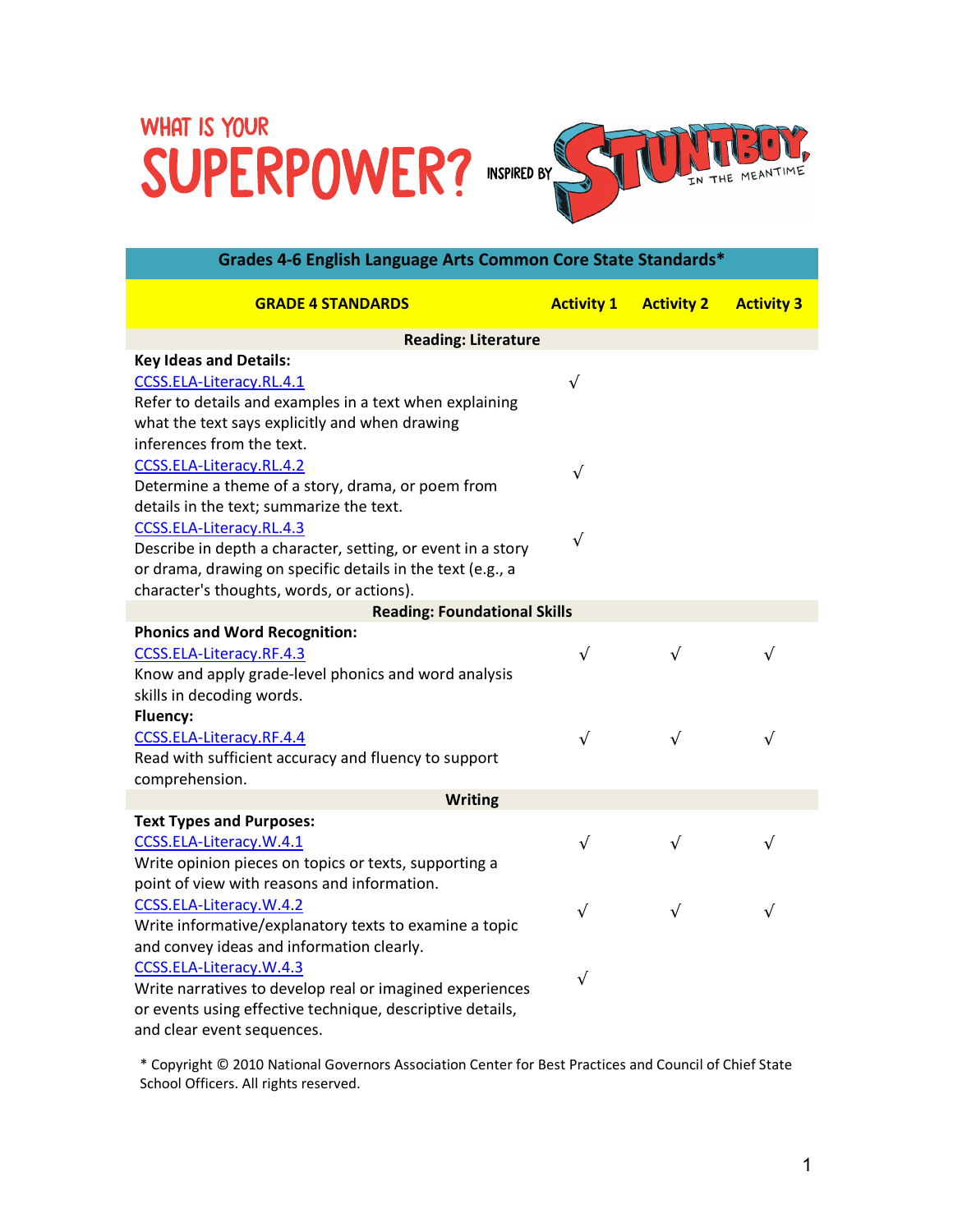| <b>GRADE 4 STANDARDS</b>                                   | <b>Activity 1</b> | <b>Activity 2</b> | <b>Activity 3</b> |
|------------------------------------------------------------|-------------------|-------------------|-------------------|
| <b>Production and Distribution of Writing:</b>             |                   |                   |                   |
| CCSS.ELA-Literacy.W.4.4                                    | $\sqrt{ }$        | $\sqrt{ }$        |                   |
| Produce clear and coherent writing in which the            |                   |                   |                   |
| development and organization are appropriate to task,      |                   |                   |                   |
| purpose, and audience.                                     |                   |                   |                   |
| <b>Research to Build and Present Knowledge:</b>            |                   |                   |                   |
| CCSS.ELA-Literacy.W.4.8                                    |                   | $\sqrt{}$         |                   |
| Recall relevant information from experiences or gather     |                   |                   | $\sqrt{ }$        |
| relevant information from print and digital sources; take  |                   |                   |                   |
| notes and categorize information, and provide a list of    |                   |                   |                   |
| sources.                                                   |                   |                   |                   |
| CCSS.ELA-Literacy.W.4.9                                    |                   |                   |                   |
| Draw evidence from literary or informational texts to      | $\sqrt{ }$        |                   |                   |
| support analysis, reflection, and research.                |                   |                   |                   |
| <b>Speaking &amp; Listening</b>                            |                   |                   |                   |
| <b>Comprehension and Collaboration:</b>                    |                   |                   |                   |
| CCSS.ELA-Literacy.SL.4.1                                   |                   |                   |                   |
| Engage effectively in a range of collaborative discussions | $\sqrt{ }$        | $\sqrt{}$         |                   |
| (one-on-one, in groups, and teacher-led) with diverse      |                   |                   |                   |
| partners on grade 4 topics and texts, building on others'  |                   |                   |                   |
| ideas and expressing their own clearly.                    |                   |                   |                   |
| <b>Presentation of Knowledge and Ideas:</b>                |                   |                   |                   |
| CCSS.ELA-Literacy.SL.4.4                                   |                   |                   |                   |
| Report on a topic or text, tell a story, or recount an     | $\sqrt{ }$        | $\sqrt{}$         | $\sqrt{}$         |
| experience in an organized manner, using appropriate       |                   |                   |                   |
| facts and relevant, descriptive details to support main    |                   |                   |                   |
| ideas or themes; speak clearly at an understandable pace.  |                   |                   |                   |
| Language                                                   |                   |                   |                   |
| <b>Conventions of Standard English:</b>                    |                   |                   |                   |
| CCSS.ELA-Literacy.L.4.1                                    | $\sqrt{ }$        | $\checkmark$      | $\sqrt{}$         |
| Demonstrate command of the conventions of standard         |                   |                   |                   |
| English grammar and usage when writing or speaking.        |                   |                   |                   |
| CCSS.ELA-Literacy.L.4.2                                    |                   |                   |                   |
| Demonstrate command of the conventions of standard         | v                 |                   |                   |
| English capitalization, punctuation, and spelling when     |                   |                   |                   |
| writing.                                                   |                   |                   |                   |
| <b>Knowledge of Language:</b>                              |                   |                   |                   |
| CCSS.ELA-Literacy.L.4.3                                    | $\sqrt{ }$        | $\sqrt{}$         | $\sqrt{}$         |
| Use knowledge of language and its conventions when         |                   |                   |                   |
| writing, speaking, reading, or listening.                  |                   |                   |                   |
| <b>Vocabulary Acquisition and Use:</b>                     |                   |                   |                   |
| CCSS.ELA-Literacy.L.4.4                                    | $\sqrt{ }$        |                   |                   |
| Determine or clarify the meaning of unknown and            |                   |                   |                   |
| multiple-meaning words and phrases based on grade 4        |                   |                   |                   |
| reading and content, choosing flexibly from a range of     |                   |                   |                   |

strategies.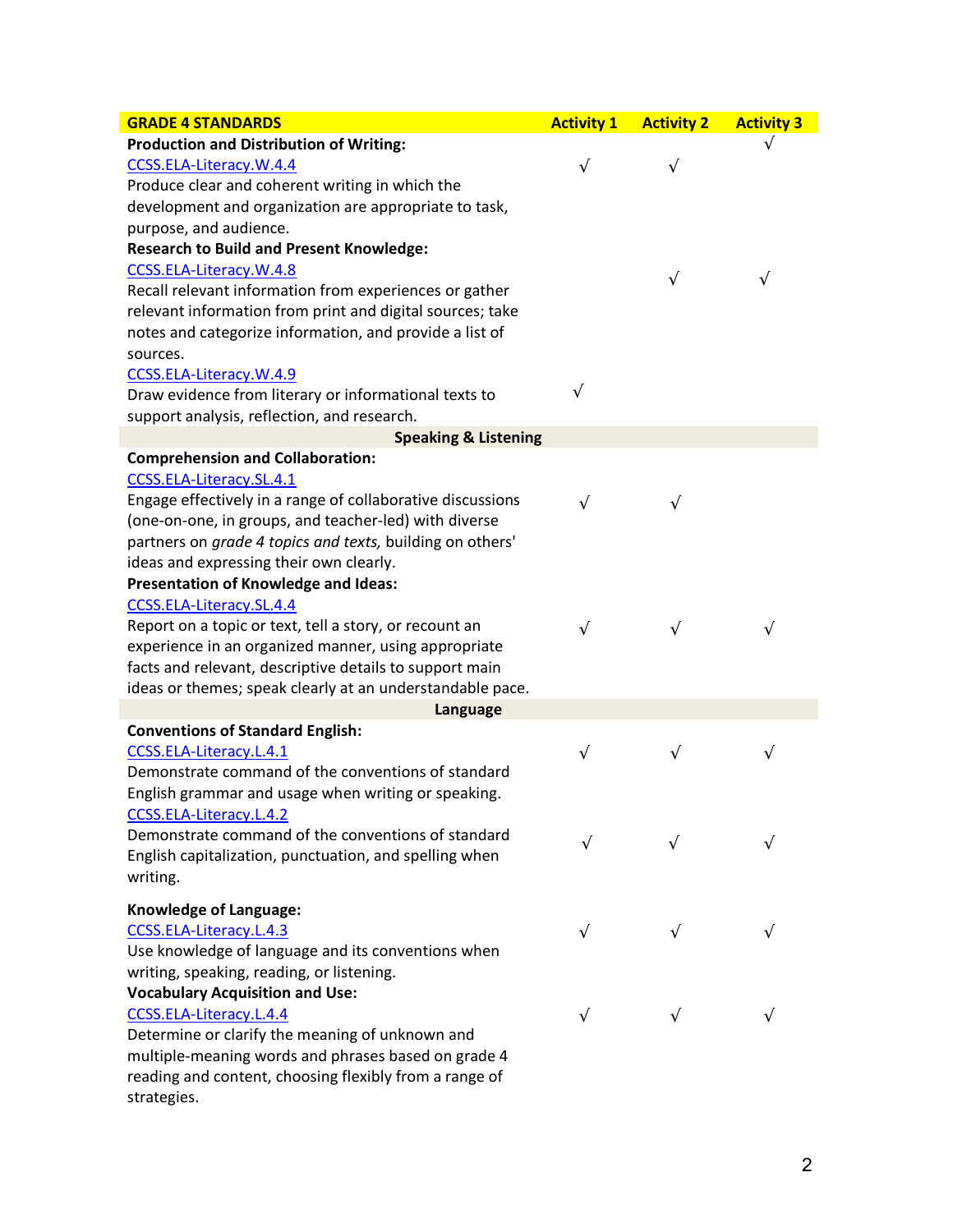| <b>GRADE 5 STANDARDS</b>                                                                             | <b>Activity 1</b> | <b>Activity 2</b> | <b>Activity 3</b> |
|------------------------------------------------------------------------------------------------------|-------------------|-------------------|-------------------|
| <b>Reading: Literature</b>                                                                           |                   |                   |                   |
| <b>Key Ideas and Details:</b>                                                                        |                   |                   |                   |
| CCSS.ELA-Literacy.RL.5.2                                                                             |                   |                   |                   |
| Determine a theme of a story, drama, or poem from                                                    | $\sqrt{ }$        |                   |                   |
| details in the text, including how characters in a story or                                          |                   |                   |                   |
| drama respond to challenges or how the speaker in a                                                  |                   |                   |                   |
| poem reflects upon a topic; summarize the text.                                                      |                   |                   |                   |
| <b>Integration of Knowledge and Ideas:</b>                                                           |                   |                   |                   |
| CCSS.ELA-Literacy.RL.5.7                                                                             |                   |                   |                   |
| Analyze how visual and multimedia elements contribute                                                | $\sqrt{ }$        |                   |                   |
| to the meaning, tone, or beauty of a text (e.g., graphic                                             |                   |                   |                   |
| novel, multimedia presentation of fiction, folktale, myth,                                           |                   |                   |                   |
| poem).                                                                                               |                   |                   |                   |
| <b>Reading: Foundational Skills</b>                                                                  |                   |                   |                   |
| <b>Phonics and Word Recognition:</b>                                                                 |                   |                   |                   |
| CCSS.ELA-Literacy.RF.5.3                                                                             | $\sqrt{}$         | $\sqrt{ }$        | $\sqrt{ }$        |
| Know and apply grade-level phonics and word analysis                                                 |                   |                   |                   |
| skills in decoding words.                                                                            |                   |                   |                   |
| <b>Fluency:</b>                                                                                      |                   |                   |                   |
| CCSS.ELA-Literacy.RF.5.4                                                                             | $\sqrt{}$         | $\sqrt{ }$        | $\sqrt{ }$        |
| Read with sufficient accuracy and fluency to support                                                 |                   |                   |                   |
| comprehension.                                                                                       |                   |                   |                   |
| <b>Writing</b>                                                                                       |                   |                   |                   |
| <b>Text Types and Purposes:</b>                                                                      |                   |                   |                   |
| CCSS.ELA-Literacy.W.5.1                                                                              | $\sqrt{}$         | $\sqrt{}$         | $\sqrt{ }$        |
| Write opinion pieces on topics or texts, supporting a<br>point of view with reasons and information. |                   |                   |                   |
| CCSS.ELA-Literacy.W.5.2                                                                              |                   |                   |                   |
| Write informative/explanatory texts to examine a topic                                               |                   |                   |                   |
| and convey ideas and information clearly.                                                            | $\sqrt{ }$        | $\sqrt{ }$        | $\sqrt{ }$        |
| CCSS.ELA-Literacy.W.5.3                                                                              |                   |                   |                   |
| Write narratives to develop real or imagined experiences                                             |                   |                   |                   |
| or events using effective technique, descriptive details,                                            | $\sqrt{}$         |                   |                   |
| and clear event sequences.                                                                           |                   |                   |                   |
| <b>Production and Distribution of Writing:</b>                                                       |                   |                   |                   |
| CCSS.ELA-Literacy.W.5.4                                                                              | $\sqrt{}$         | $\sqrt{ }$        | $\sqrt{ }$        |
| Produce clear and coherent writing in which the                                                      |                   |                   |                   |
| development and organization are appropriate to task,                                                |                   |                   |                   |
| purpose, and audience.                                                                               |                   |                   |                   |
| <b>Research to Build and Present Knowledge:</b>                                                      |                   |                   |                   |
| CCSS.ELA-Literacy.W.5.9                                                                              | $\sqrt{ }$        |                   |                   |
| Draw evidence from literary or informational texts to                                                |                   |                   |                   |
| support analysis, reflection, and research.                                                          |                   |                   |                   |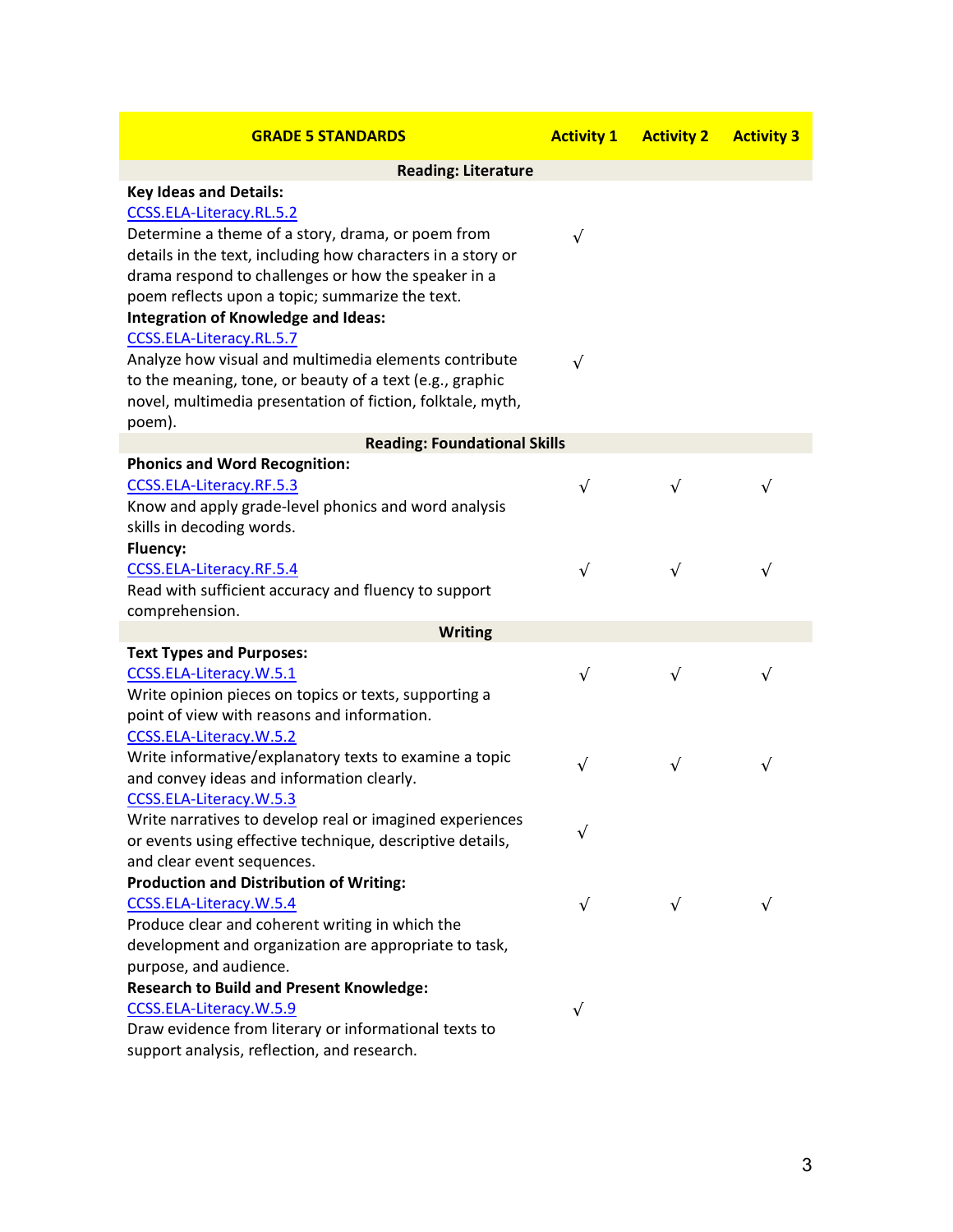| <b>GRADE 5 STANDARDS</b>                                   | <b>Activity 1</b> | <b>Activity 2</b> | <b>Activity 3</b> |
|------------------------------------------------------------|-------------------|-------------------|-------------------|
| <b>Speaking &amp; Listening</b>                            |                   |                   |                   |
| <b>Comprehension and Collaboration:</b>                    |                   |                   |                   |
| CCSS.ELA-Literacy.SL.5.1                                   | $\sqrt{ }$        | $\sqrt{ }$        | $\sqrt{ }$        |
| Engage effectively in a range of collaborative discussions |                   |                   |                   |
| (one-on-one, in groups, and teacher-led) with diverse      |                   |                   |                   |
| partners on grade 5 topics and texts, building on others'  |                   |                   |                   |
| ideas and expressing their own clearly.                    |                   |                   |                   |
| <b>Presentation of Knowledge and Ideas:</b>                |                   |                   |                   |
| CCSS.ELA-Literacy.SL.5.4                                   | $\sqrt{ }$        | $\sqrt{ }$        | $\sqrt{ }$        |
| Report on a topic or text or present an opinion,           |                   |                   |                   |
| sequencing ideas logically and using appropriate facts and |                   |                   |                   |
| relevant, descriptive details to support main ideas or     |                   |                   |                   |
| themes; speak clearly at an understandable pace.           |                   |                   |                   |
| Language                                                   |                   |                   |                   |
| <b>Conventions of Standard English:</b>                    |                   |                   |                   |
| CCSS.ELA-Literacy.L.5.1                                    | $\sqrt{ }$        | $\sqrt{}$         | $\sqrt{ }$        |
| Demonstrate command of the conventions of standard         |                   |                   |                   |
| English grammar and usage when writing or speaking.        |                   |                   |                   |
| CCSS.ELA-Literacy.L.5.2                                    | $\sqrt{ }$        | $\sqrt{ }$        | $\sqrt{ }$        |
| Demonstrate command of the conventions of standard         |                   |                   |                   |
| English capitalization, punctuation, and spelling when     |                   |                   |                   |
| writing.                                                   |                   |                   |                   |
| <b>Knowledge of Language:</b>                              |                   |                   |                   |
| CSS.ELA-Literacy.L.5.3                                     | $\sqrt{ }$        | $\sqrt{}$         | $\sqrt{ }$        |
| Use knowledge of language and its conventions when         |                   |                   |                   |
| writing, speaking, reading, or listening.                  |                   |                   |                   |
| <b>Vocabulary Acquisition and Use:</b>                     |                   |                   |                   |
| CCSS.ELA-Literacy.L.5.4                                    |                   |                   |                   |
| Determine or clarify the meaning of unknown and            | $\sqrt{ }$        | $\sqrt{}$         | $\sqrt{}$         |
| multiple-meaning words and phrases based on grade 5        |                   |                   |                   |
| reading and content, choosing flexibly from a range of     |                   |                   |                   |
| strategies.                                                |                   |                   |                   |
| CCSS.ELA-Literacy.L.5.6                                    |                   |                   |                   |
| Acquire and use accurately grade-appropriate general       | $\sqrt{}$         | V                 |                   |
| academic and domain-specific words and phrases,            |                   |                   |                   |
| including those that signal contrast, addition, and other  |                   |                   |                   |
| logical relationships (e.g., however, although,            |                   |                   |                   |

*nevertheless, similarly, moreover, in addition*).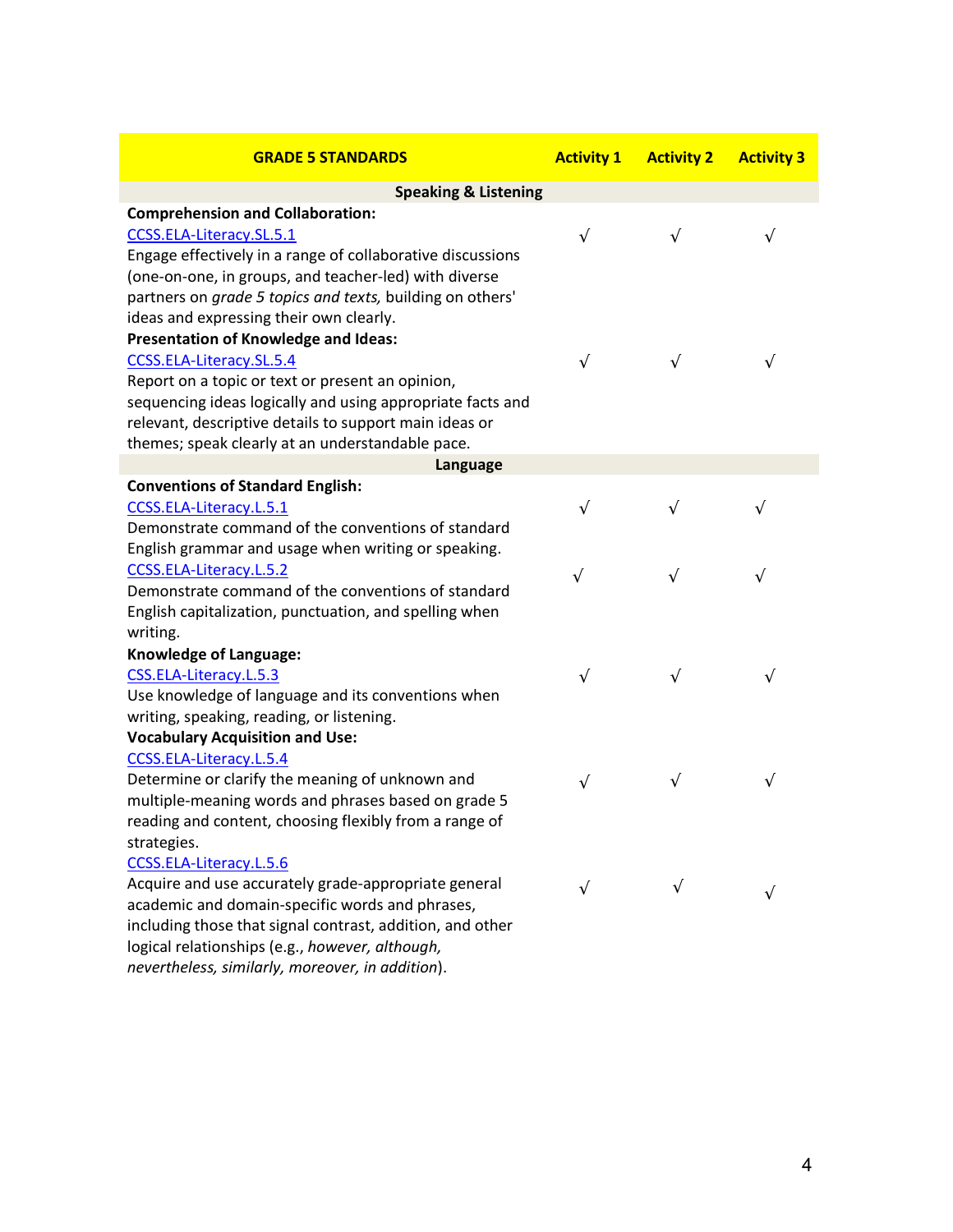| <b>GRADE 6 STANDARDS</b>                                                         | <b>Activity 1</b> | <b>Activity 2</b> | <b>Activity 3</b> |
|----------------------------------------------------------------------------------|-------------------|-------------------|-------------------|
| <b>Reading: Literature</b>                                                       |                   |                   |                   |
| <b>Key Ideas and Details:</b>                                                    |                   |                   |                   |
| CCSS.ELA-Literacy.RL.6.1                                                         | $\sqrt{}$         |                   |                   |
| Cite textual evidence to support analysis of what the                            |                   |                   |                   |
| text says explicitly as well as inferences drawn from the                        |                   |                   |                   |
| text.                                                                            |                   |                   |                   |
| CCSS.ELA-Literacy.RL.6.2                                                         |                   |                   |                   |
| Determine a theme or central idea of a text and how it                           | $\sqrt{}$         |                   |                   |
| is conveyed through particular details; provide a                                |                   |                   |                   |
| summary of the text distinct from personal opinions or                           |                   |                   |                   |
| judgments.                                                                       |                   |                   |                   |
| CCSS.ELA-Literacy.RL.6.3                                                         |                   |                   |                   |
| Describe how a particular story's or drama's plot                                |                   |                   |                   |
| unfolds in a series of episodes as well as how the                               | $\sqrt{ }$        |                   |                   |
| characters respond or change as the plot moves toward                            |                   |                   |                   |
| a resolution.                                                                    |                   |                   |                   |
| <b>Craft and Structure:</b>                                                      |                   |                   |                   |
| CCSS.ELA-Literacy.RL.6.5                                                         |                   |                   |                   |
| Analyze how a particular sentence, chapter, scene, or                            | $\sqrt{}$         |                   |                   |
| stanza fits into the overall structure of a text and                             |                   |                   |                   |
| contributes to the development of the theme, setting,                            |                   |                   |                   |
| or plot.                                                                         |                   |                   |                   |
| <b>Writing</b>                                                                   |                   |                   |                   |
| <b>Text Types and Purposes:</b>                                                  |                   |                   |                   |
| CCSS.ELA-Literacy.W.6.2                                                          |                   |                   |                   |
| Write informative/explanatory texts to examine a topic                           | $\sqrt{ }$        | $\sqrt{ }$        | $\sqrt{}$         |
| and convey ideas, concepts, and information through                              |                   |                   |                   |
| the selection, organization, and analysis of relevant                            |                   |                   |                   |
| content.                                                                         |                   |                   |                   |
| CCSS.ELA-Literacy.W.6.3                                                          |                   |                   |                   |
| Write narratives to develop real or imagined                                     | $\sqrt{ }$        |                   |                   |
| experiences or events using effective technique,                                 |                   |                   |                   |
| relevant descriptive details, and well-structured event                          |                   |                   |                   |
| sequences.                                                                       |                   |                   |                   |
| <b>Production and Distribution of Writing:</b>                                   |                   |                   |                   |
| CCSS.ELA-Literacy.W.6.4                                                          |                   |                   |                   |
| Produce clear and coherent writing in which the                                  | $\sqrt{ }$        | $\sqrt{ }$        | $\sqrt{ }$        |
| development, organization, and style are appropriate to                          |                   |                   |                   |
| task, purpose, and audience.                                                     |                   |                   |                   |
| <b>Research to Build and Present Knowledge:</b>                                  |                   |                   |                   |
| CCSS.ELA-Literacy.W.6.9<br>Draw evidence from literary or informational texts to | $\sqrt{}$         |                   |                   |
|                                                                                  |                   |                   |                   |
| support analysis, reflection, and research.                                      |                   |                   |                   |

5